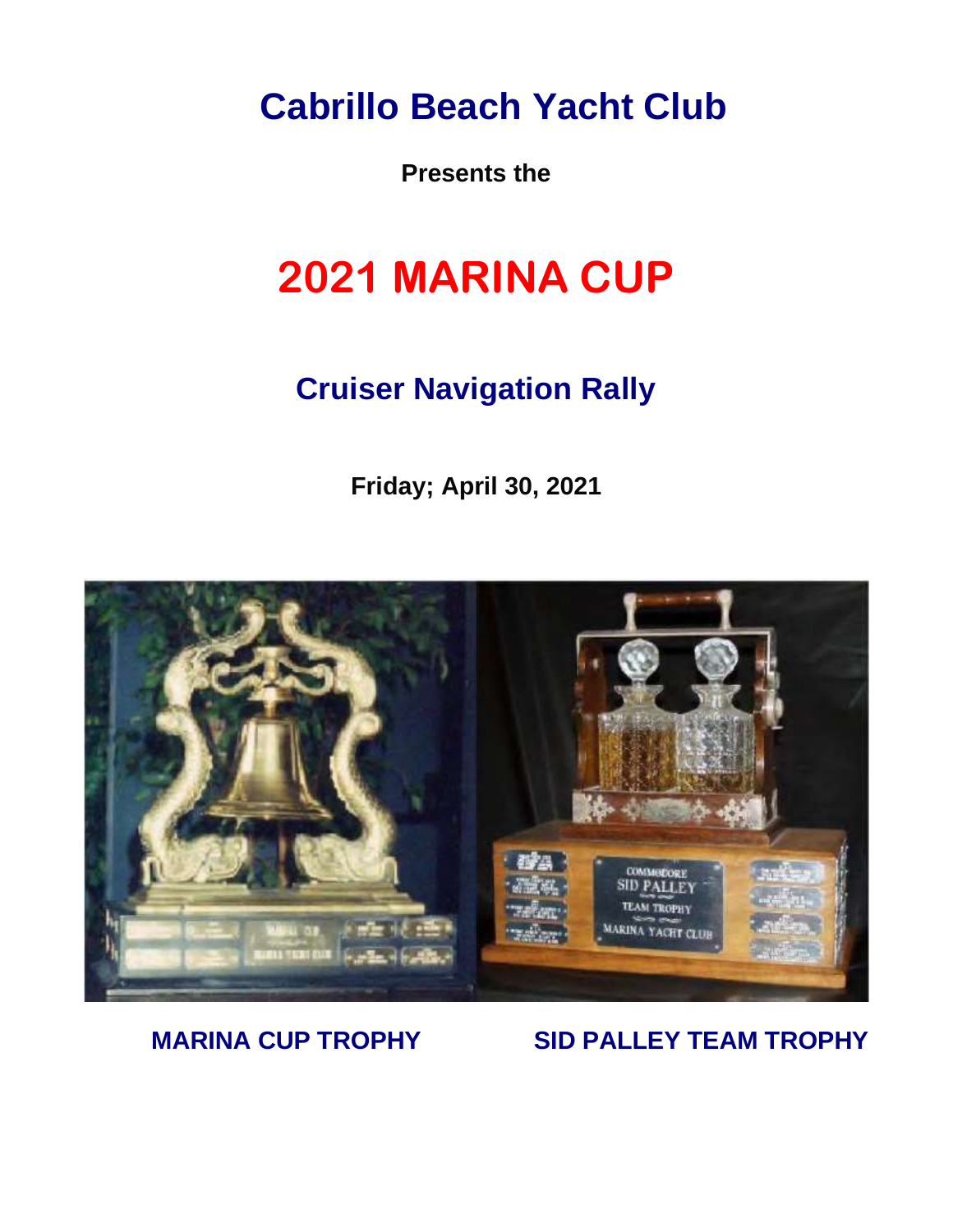### *SCCA Staff Commodore Tom Collins contributed the following article concerning the history and evolution of the Marina Cup.*

Before Marina City was built, the Venice Yacht Club was a member of the SCCA. When we decided to add feeder contests to our schedule, Venice Yacht Club hosted a rally which became a feeder to the Pritikin. I believe they used the Pinkerton Trophy for that event. Back then late SCCA Staff Commodores Mel Lurie and Paul Leland were past commodores and active in Venice Yacht Club.

When the Marina City Club was built, the builders created the Marina Yacht Club. For a while, it was simply a commercial enterprise without any real yachting activities. Venice Yacht Club was failing and some of their active yachtsmen such a Mel Lurie, Syd Palley, and Bernie Scheinbaum joined Marina Yacht Club and worked to make it into a real yacht club. Mel Lurie was key in creating the *Marina Cup* contest and he also created the present Marina Cup.

Initially, the Marina Cup was only a Santa Monica Bay Power Fleet contest but was soon added to the SCCA schedule as a feeder to the Oakley. Upon Staff Commodore Syd Palley's passing, the Palley Team Trophy was added to the contest. When the Venice Yacht Club closed its facility, the membership of Venice Yacht Club merged with the Marina Yacht Club. The combined club was called the Marina Venice Yacht Club and operated out of the Marina City club complex.

The Venice Yacht Club Log Race was dropped and picked up by Cerritos Bahia Yacht Club. It has had a number of yacht club hosts since then.

Addendum added for 2009 change of sponsoring yacht club:

The *Marina Cup* race, as of 2009, will be sponsored by Cabrillo Beach Yacht Club starting outside the Los Angeles harbor entrance area and finishing at Marina Del Rey. It now returns to becoming a feeder race to the Pritikin race.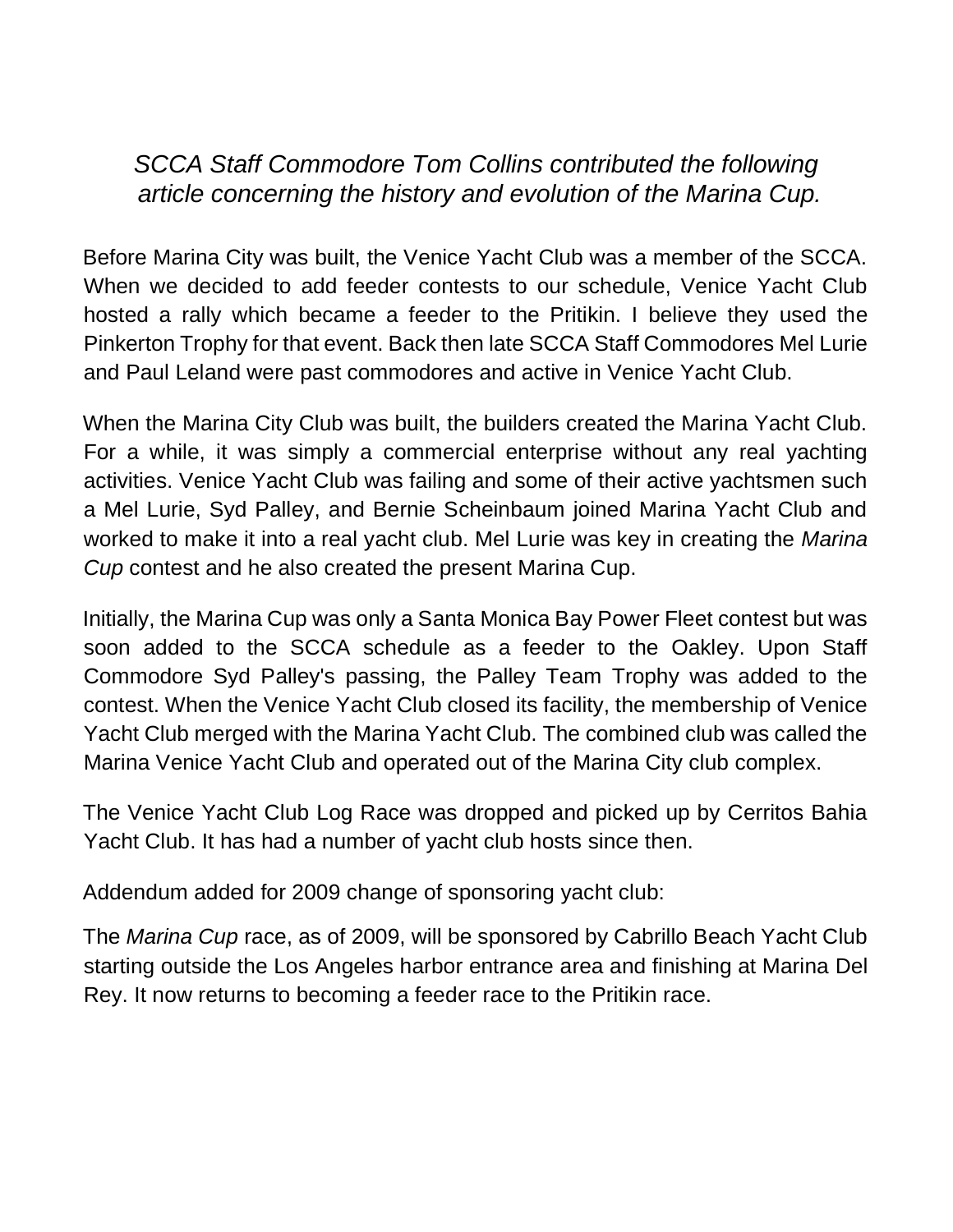# **MARINA CUP 2021**

| Contest date:      | Friday; April 30, 2021                                                                                                                                                                                                                                                 |
|--------------------|------------------------------------------------------------------------------------------------------------------------------------------------------------------------------------------------------------------------------------------------------------------------|
| Sanctioned by:     | <b>SCCA &amp; NACA</b>                                                                                                                                                                                                                                                 |
| Sponsored by:      | Cabrillo Beach Yacht Club                                                                                                                                                                                                                                              |
| Eligibility:       | All eligible members of SCCA member clubs and per SCCA Rules.                                                                                                                                                                                                          |
| Points for:        | SCCA Spring Series, Top Ten, Bathke, First Year Racer, & NACA                                                                                                                                                                                                          |
| Trophies:          | Marina Cup Trophy, Syd Palley Team Trophy (see note), keeper trophies in<br>accordance with SCCA rules.                                                                                                                                                                |
|                    | (Note: Each club may enter one or more teams composed of three vessels each to<br>compete for the Palley Trophy. No vessel may be on more than one team. Notify the<br>scorer by cell phone or VHF radio of team member composition before commencing<br>the contest.) |
| Rules:             | Use SCCA Contest Rules as amended April 15, 2019.                                                                                                                                                                                                                      |
| Skipper's meeting: | None. The predicted log shall be sealed in an envelope and given to the<br>observer prior to the start of the contest.                                                                                                                                                 |
| Logs:              | Use SCCA latest revision. Turn in actual log with clock to the scorer promptly<br>after the contest but not later than 1330.                                                                                                                                           |
| Race Committee:    | Randee Wood - 310-935-9962.                                                                                                                                                                                                                                            |
| Committee boat:    | <b>Auntie Gravity</b>                                                                                                                                                                                                                                                  |
| Scorer:            | Mickey Scheinbaum - 323-428-0304.                                                                                                                                                                                                                                      |
| Observers:         | Family member OK per SCCA rules.                                                                                                                                                                                                                                       |
| Berthing:          | See Pritikin Rally Instructions                                                                                                                                                                                                                                        |
| Awards:            | Peel-Off and awards will be held at 1700 on the DRYC patio on Friday, April<br>30, 2021. Following the PEEL-OFF and awards for the Marina Cup, there will<br>be an informal skippers' meeting for the PRITIKIN and BARZILAY contests.                                  |
| Dinner:            | Skipper's choice: DRYC dining room closed or local restaurant.                                                                                                                                                                                                         |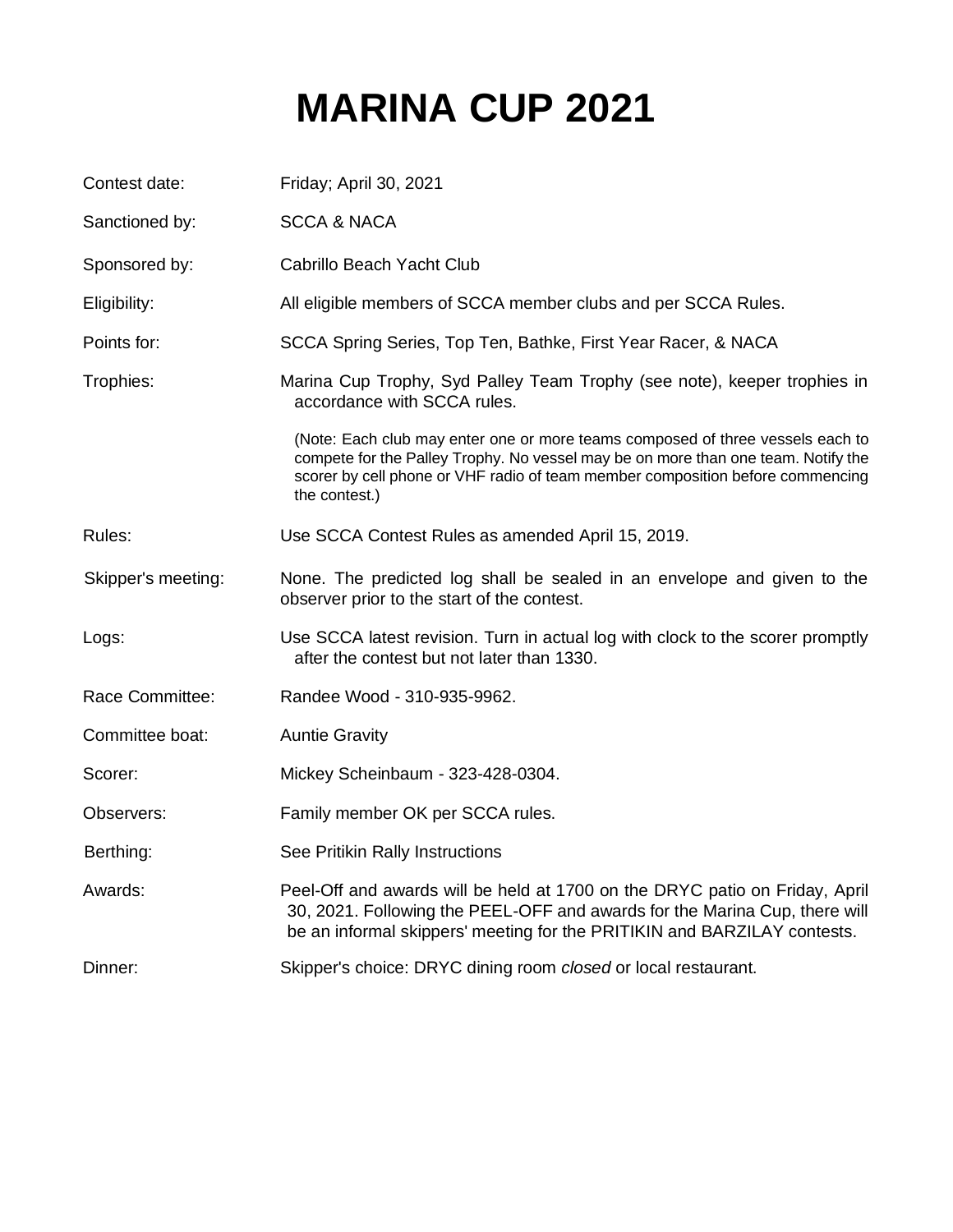# **MARINA CUP 2021 COURSE**

| Start:   | LOS ANGELES LT FIG 15s 73ft 19M HORN                                                                                                               | 100 yards starboard               |
|----------|----------------------------------------------------------------------------------------------------------------------------------------------------|-----------------------------------|
| $WP-1$ : | G "3" Q G WHIS RACON                                                                                                                               | 50 yards port                     |
| $CP-1$ : | R "6PF" FI R 4s WHISTLE                                                                                                                            | 50 yards starboard                |
| $CP-2$ : | Pt Vicente FI (2) 20s 185ft 24M<br>(This will keep you about 680 yards off the rocks awash.)                                                       | (from light) 1000 yards starboard |
| $CP-3$ : | R "10PV" FI R 4s BELL                                                                                                                              | 50 yards starboard                |
| $CP-4$ : | 33° 51.0' N / 118° 27.6' W                                                                                                                         |                                   |
| $CP-5$ : | R "2ES" FI R 4s BELL Priv                                                                                                                          | 50 yards starboard                |
| Finish:  | FIR 6s 23ft 4M "2" north end Marina del Rey breakwater<br>(Use caution when entering Marina del Rey due to traffic exiting from behind breakwater) | 100 - 200 yards starboard         |

### **RALLY RULES**

- Note 1: Use charts: 18746 Ed. 40; 18749 Ed. 44; 18744 Ed. 33.
- Note 2: All equipment aboard the vessel may be used except that which is prohibited.
- Note 3: Use of the following data from any source is prohibited: Clock time or elapsed time.
- Note 4: This contest will allow an Open Log during the contest.
- Note 5: No penalty for start time differences. Actual log scored using actual start time.
- Note 6: Official distance is 24.8 nautical miles.
- Note 7: No handicap scoring will be used.
- Note 8: Record WP-1 time on back of Actual Log form.